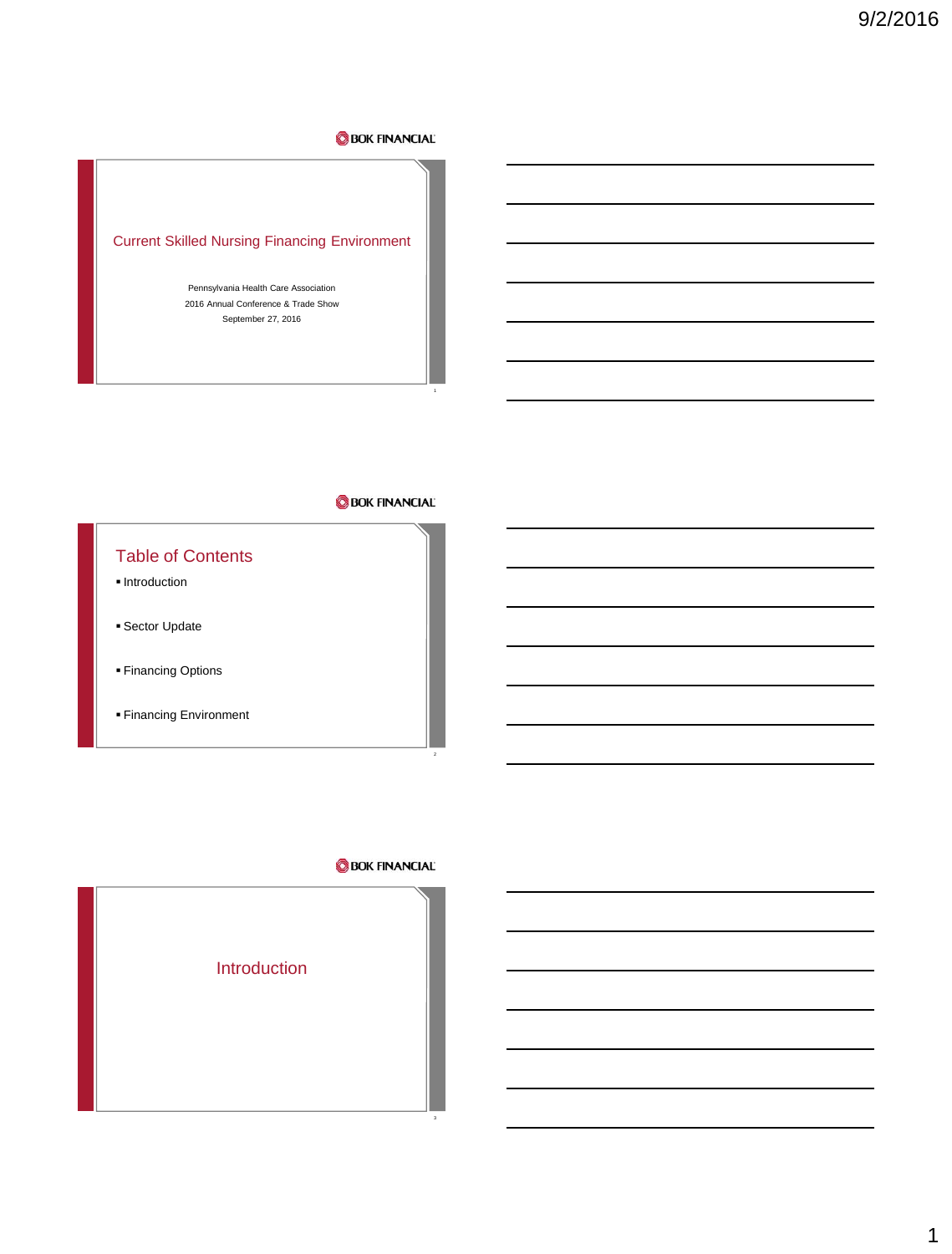### Anthony Martin

- Vice President of Healthcare Banking at BOK Financial covering Pennsylvania and the Northeastern United States.
- Over 10 years in banking & lending Over 6 years of healthcare industry experience
- Jason Almiro, CPA, CFA
- Director of Healthcare Research at BOK Financial
- Over 15 years of healthcare finance and financial advisory experience
- Certified Public Accountant and Chartered Financial Analyst

# **BOK FINANCIAL**

4

#### BOK Financial

- One of the largest U.S. bank holding companies (NASDAQ: BOKF)
- Leading energy and healthcare lender nationwide

#### Healthcare Banking

- **\$2.1 billion of commitments**
- 18.4% 5-year CAGR
- National SNF and acute-care expertise



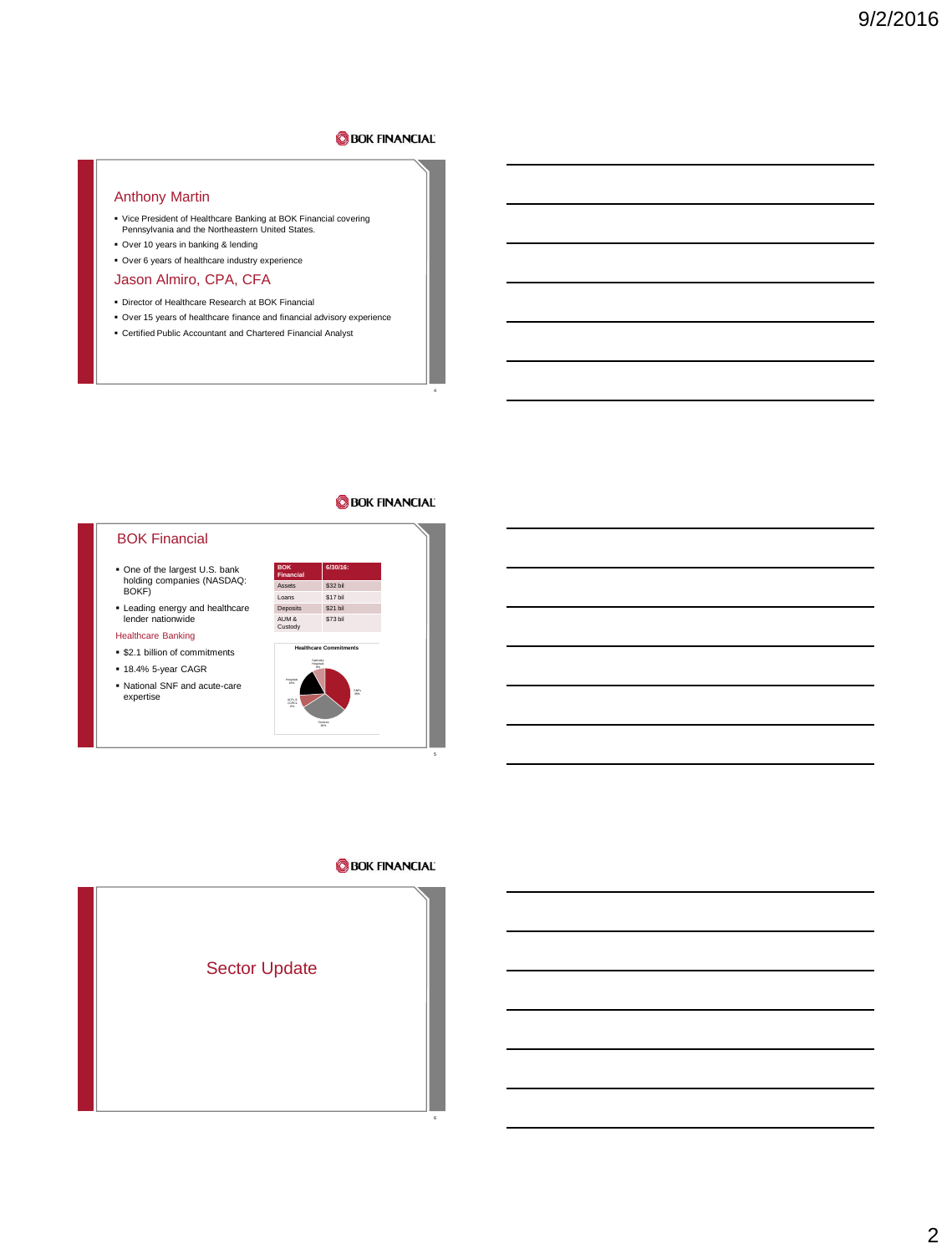



### **BOK FINANCIAL**







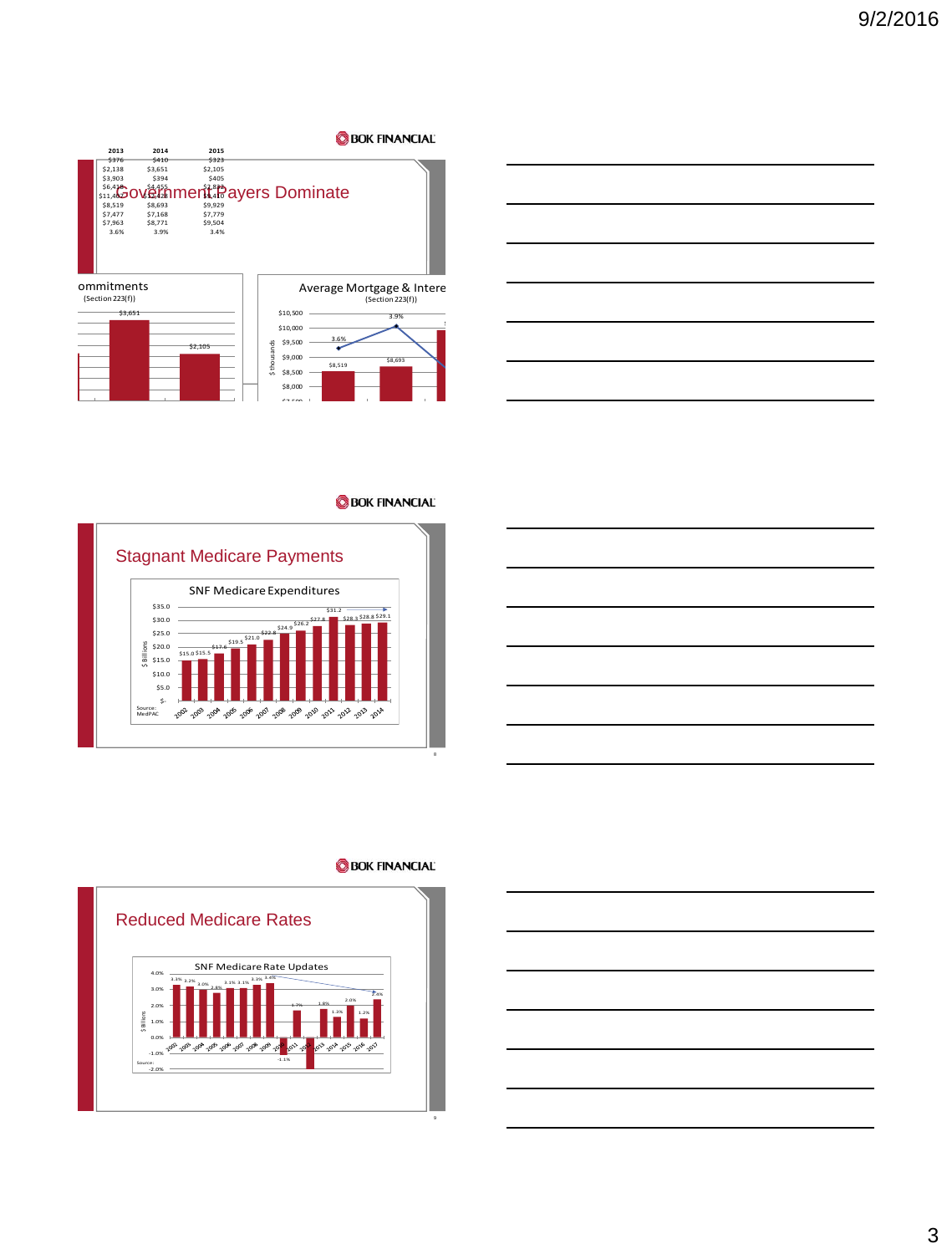









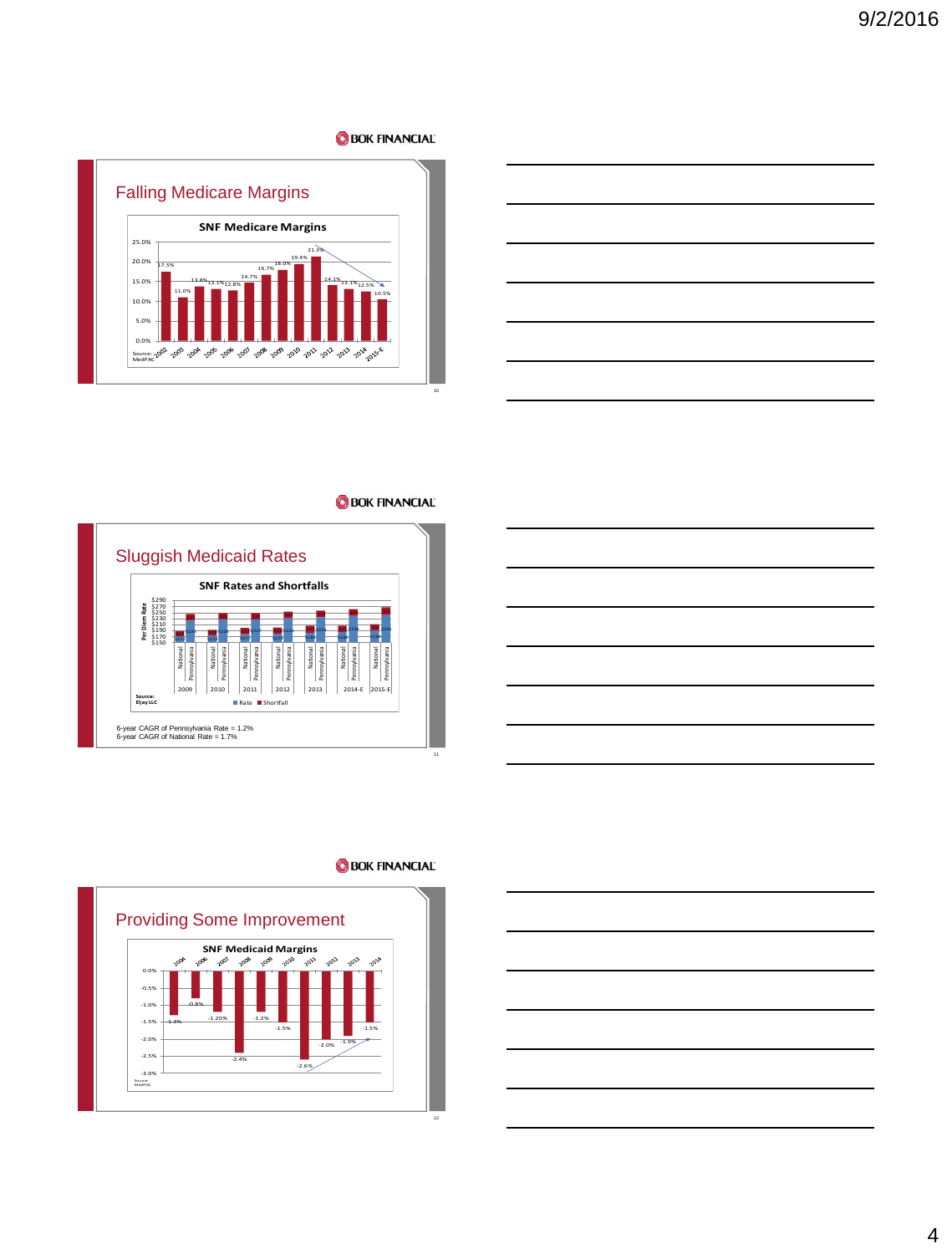

|  |  | _______ |
|--|--|---------|
|  |  |         |
|  |  |         |
|  |  |         |
|  |  |         |
|  |  |         |







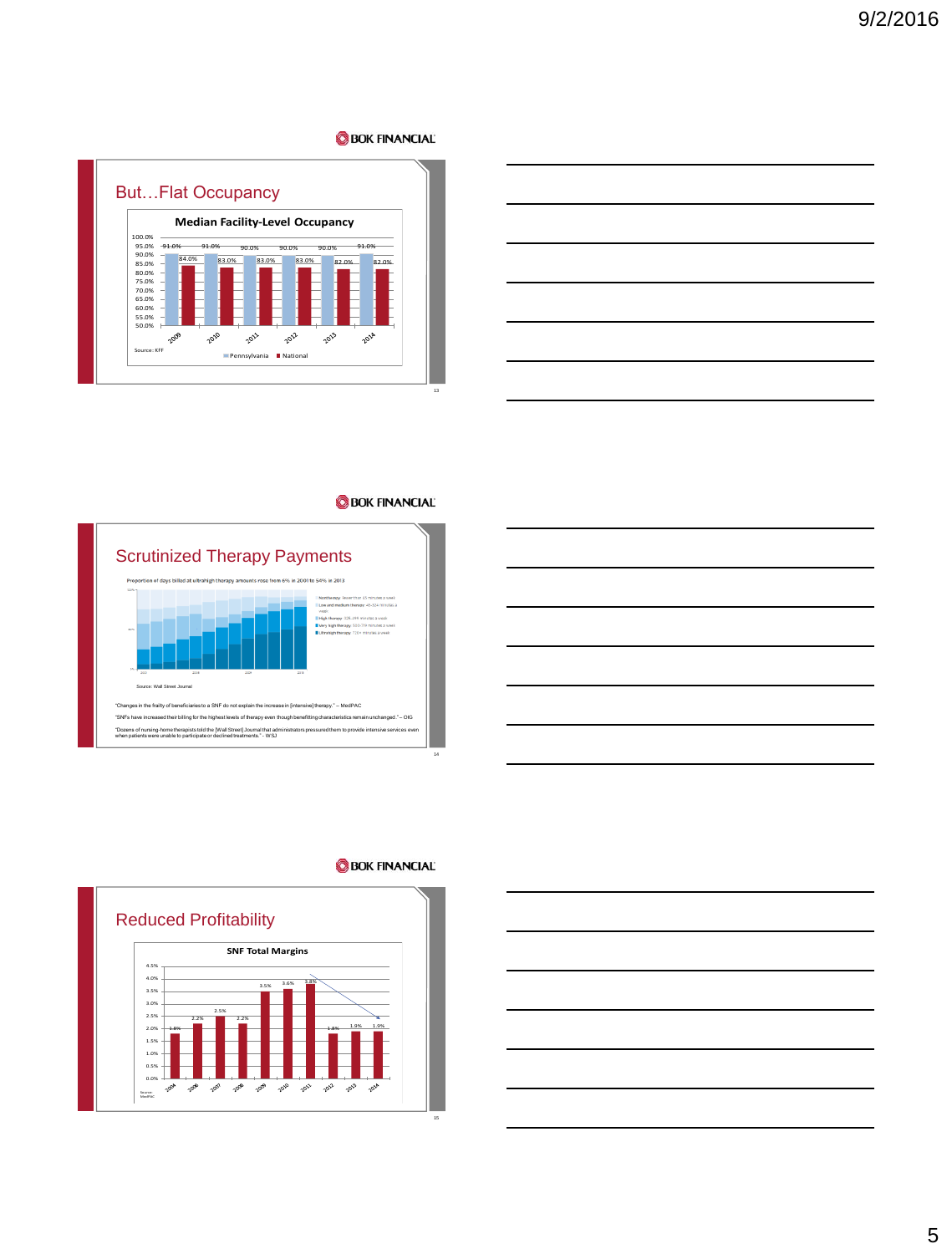# Dynamic Outlook

- Enacted 2016
	- Final Fiscal 2016 Medicare rate update of 1.2% (net)
	- Final Fiscal 2017 Medicare rate update of 2.4% (net)
	- Comprehensive Care for Joint Replacement bundled payment program began in April 2016
	- Quality reporting covering Fiscal 2016 performance begins (but not submitted until Fiscal 2018).
	- 2017 and Beyond
		- Sustainable Growth Rate resolution limits SNF (and other post-acute providers) rate updates to 1% beginning Fiscal 2018
		- VBP program beginning Fiscal 2019 that will reduce SNF reimbursement by 2%
		- Cardiac and hip fracture bundled payment program begins July 2017 in select markets (phased-in over 5 years)

# **BOK FINANCIAL**

16

# Dynamic Outlook

Proposed

- Additional VBP program that would be funded with an 8% payment reduction as recommended by the House Ways and Means Committee
- Additional bundled payment programs as recommended by MedPAC
- Therapy payment reform as recommended by the OIG and MedPAC
- Reduced Medicare payment updates as recommended by MedPAC

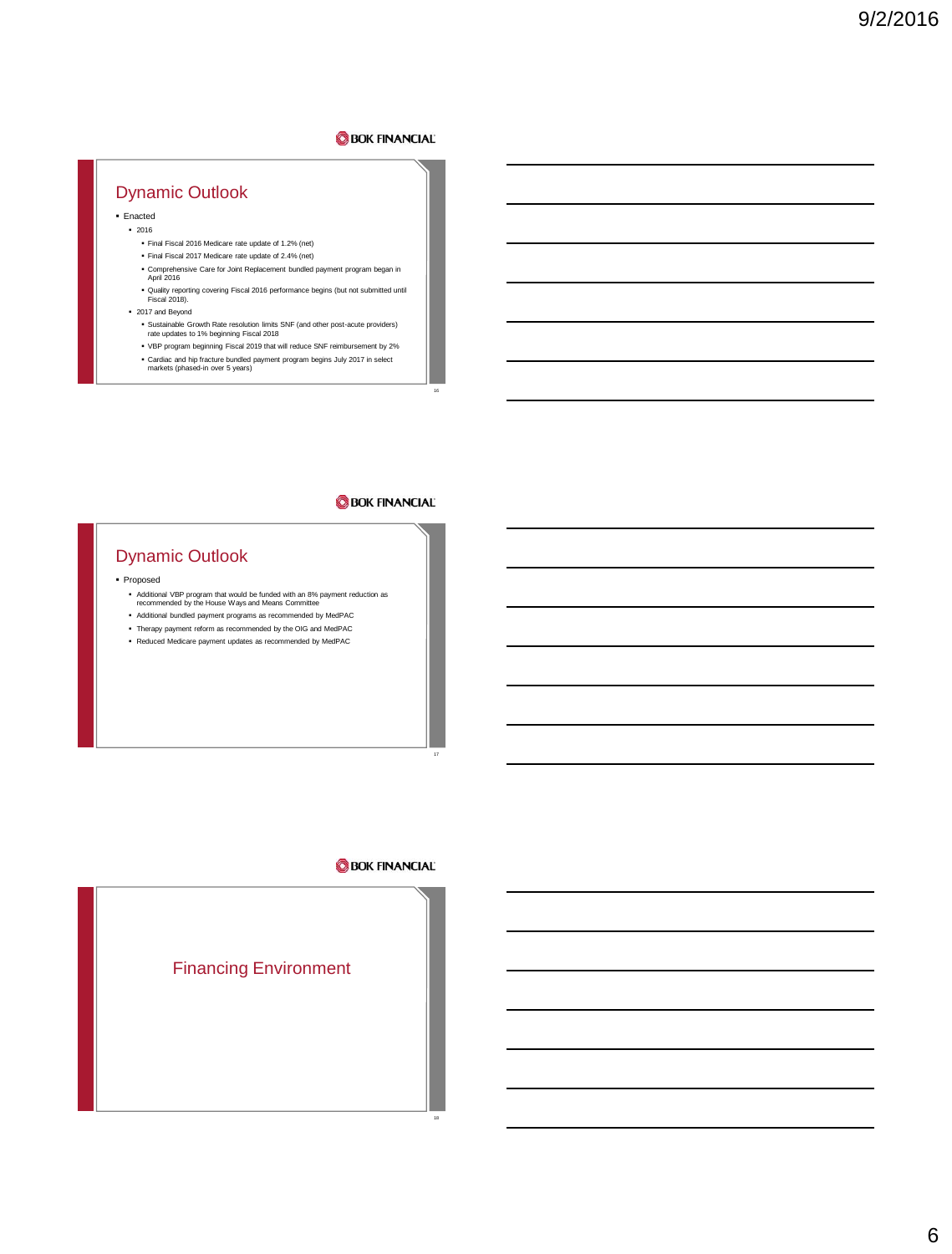

**BOK FINANCIAL** 



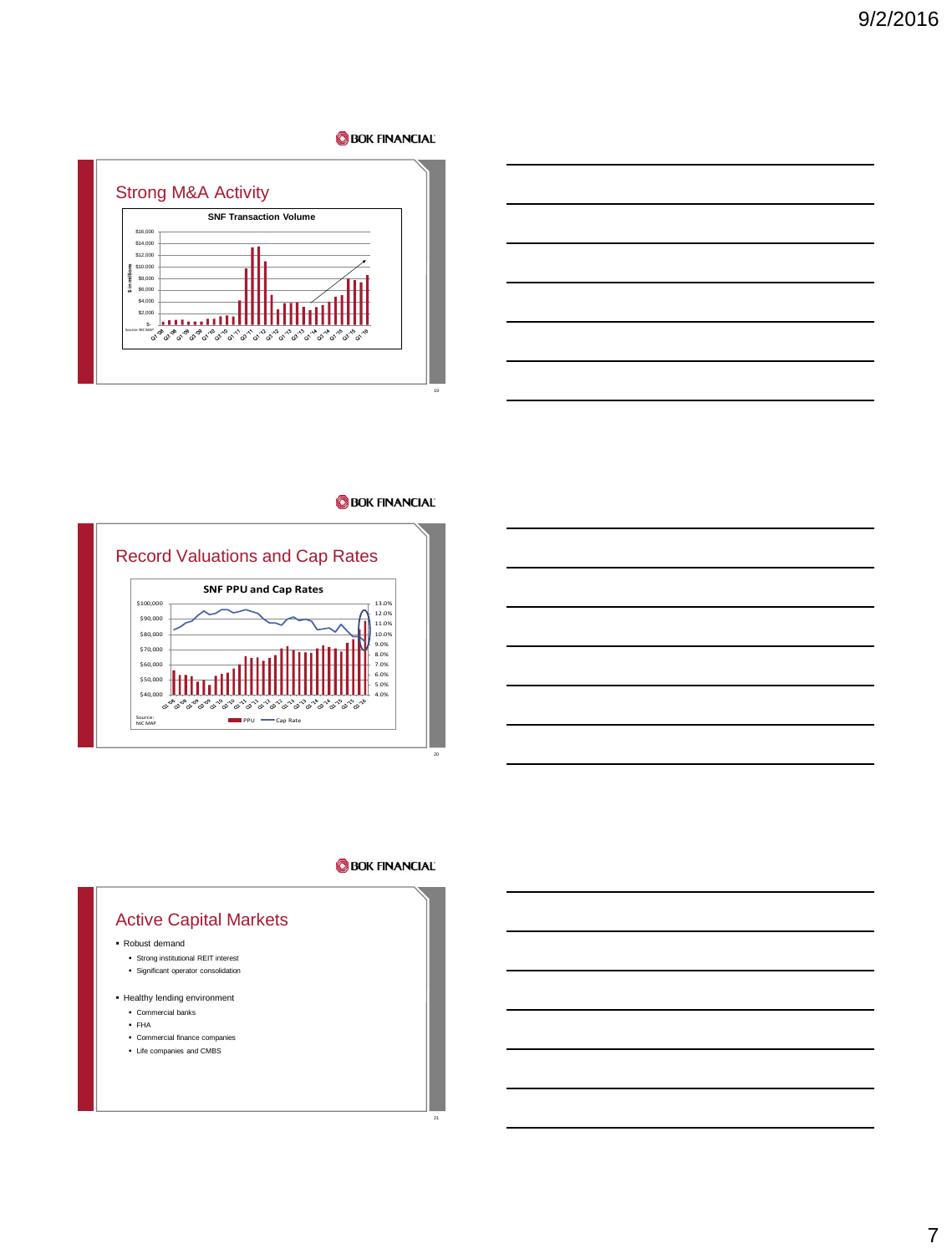# Attractive Rates & Structures

- Variable structures
	- Increasing loan to values
	- **Longer term and amortization periods** Tiered capital structures
- Flexible terms and conditions
- Adaptable covenant packages
- Negotiable guarantees
- 
- Negotiable eligibility standards Stabilized properties and occupancy levels
- Attractive interest rates

# **BOK FINANCIAL**

22



#### **BOK FINANCIAL**

24

| <b>Commercial Bank Loans</b>   | <b>Construction</b>                                                                     | <b>Bridge/Term Loan</b>                                                                                              |
|--------------------------------|-----------------------------------------------------------------------------------------|----------------------------------------------------------------------------------------------------------------------|
| Property type                  | Licensed skilled nursing and assisted<br>living facilities                              | Licensed skilled nursing and assisted living<br>facilities                                                           |
| Purpose                        | New construction or substantial<br>rehabilitation                                       | Purchase or refinance minor<br>repairs/improvements, and cash-out equity                                             |
| Max loan amount                | Negotiable: typically lesser of 65% of<br>stabilized value or 75% of cost               | Negotiable: typically up to 85% of appraised<br>value                                                                |
| Debt service coverage covenant | Negotiable: typically around 1.25x                                                      | Negotiable: typically around 1.25x before<br>distributions or 1.00x after distributions.                             |
| Interest rate                  | Fixed or variable.                                                                      | Fixed or variable.                                                                                                   |
| Max term / amortization        | and up to 25 years amortization                                                         | Negotiable; typically up to 7 years term Negotiable; typically up to 7 years term and<br>up to 25 years amortization |
| Guaranty                       | Recourse                                                                                | Negotiable: recourse preferred                                                                                       |
| Eligibility                    | Negotiable: preference to multi-unit<br>owner/operators                                 | Negotiable: preferences to multi-unit<br>owner/operators                                                             |
| Assumability                   | <b>Negotiable</b>                                                                       | Negotiable                                                                                                           |
| Prepayment                     | Not required                                                                            | Not required                                                                                                         |
| Escrows                        | Not required                                                                            | Not required, but available to maximize any<br>future FHA refinancing                                                |
| Fees & expanses                | Negotiable: borrower typically<br>responsible for third-party reports and<br>legal fees | Negotiable: borrower typically responsible for<br>third party reports and legal fees                                 |
| Timing                         | Closings in less than 30 days                                                           | Closings in less than 30 days                                                                                        |

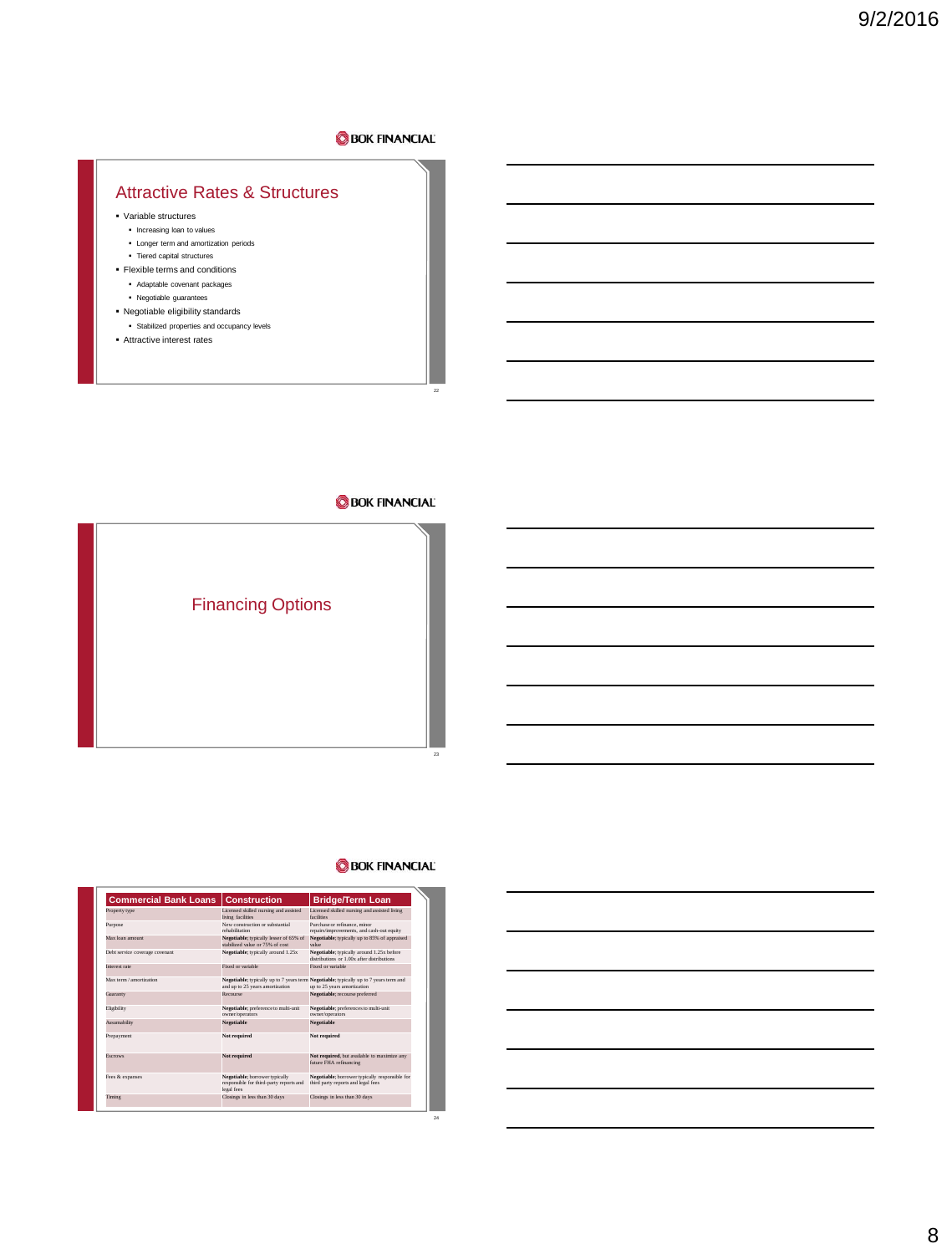| <b>FHA Loans</b>               | Section 232                                                                                                                                                                                                                                     | Section 223(f)                                                                                                                                                                                            | <b>Section 223(a)(7)</b>                                                                                                                                                                                  |
|--------------------------------|-------------------------------------------------------------------------------------------------------------------------------------------------------------------------------------------------------------------------------------------------|-----------------------------------------------------------------------------------------------------------------------------------------------------------------------------------------------------------|-----------------------------------------------------------------------------------------------------------------------------------------------------------------------------------------------------------|
| Property type                  | Licensed skilled nursing and assisted living<br><b>Genilding</b>                                                                                                                                                                                | Licensed skilled nursing and assisted<br>living facilities.                                                                                                                                               | Affordable multifamily housing, elderly<br>housing, nursing homes and assisted Eving<br>for ildies                                                                                                        |
| Purpose                        | New construction or substantial rehabilitation<br>only                                                                                                                                                                                          | Parchase, refinance and minor<br>renairs/improvements_only                                                                                                                                                | Refinance of an existing FHA mortgage<br>only                                                                                                                                                             |
| May loon answer                | Fixed: up to 90% of appraised value for new<br>construction, and up to 90% of appraised<br>value plus up to 100% of rehabilitation costs.<br>for substantial rehabilitations                                                                    | Fixed: lesser of 85% of acquisition<br>price or appraised value for purchases.<br>and lesser of 100% of financing costs or existing loan plus transaction costs<br>85% of appeaised value for refinancing | Fixed: lesser of original FHA mortgage<br>amount, or unpaid principal balance of                                                                                                                          |
| Debt service coverage coverant | Fixed; Minimum of 1.11x required                                                                                                                                                                                                                | Fixed: Minimum of 1.17x required                                                                                                                                                                          | Fixed: Minimum of 1.11x required                                                                                                                                                                          |
| <b>Interest rate</b>           | Fixed                                                                                                                                                                                                                                           | Fixed                                                                                                                                                                                                     | Fixed                                                                                                                                                                                                     |
| Max term / amortization        | Fixed: lesser of 40 years or 75% of remaining Fixed: lesser of 35 years or 75% of<br>medal life.                                                                                                                                                | remaining useful life                                                                                                                                                                                     | Fixed: may not exceed remaining term of<br>existing mortgage                                                                                                                                              |
| Guaranty                       | Non-recourse                                                                                                                                                                                                                                    | New economic                                                                                                                                                                                              | Noncomerce                                                                                                                                                                                                |
| Eliribility                    | Fixed: Specific cost and wage standards must<br>be met for new construction and substantial<br>rehabilitation purposes.                                                                                                                         | Fixed: Facility must be completed or<br>substantially rehabilitated for at least 3<br>years prior to closing                                                                                              | See existing FHA eligibility requirements                                                                                                                                                                 |
| Assumability                   | Yes with FHS approval.                                                                                                                                                                                                                          | Yes with FHS annoyal                                                                                                                                                                                      | Yes with FHS approval.                                                                                                                                                                                    |
| Реграушен                      | Mandatory: typically either (a) S-year<br>lockout followed by a 5% prenayment penalty lockout followed by a 5% prepayment<br>in year 6 with 1% annual step-downs, or (b)<br>similar combination of lockout and penalties<br>over 10-year period | Mandatory: typically either (a) 5-year<br>penalty in year 6 with 1% annual step-<br>downs, (b) similar combination of<br>lockout and penalties over 10-year<br>reriod                                     | Mandatory: typically either (a) 5-year<br>lockout followed by a 5% prepayment<br>penalty in year 6 with 1% annual step-<br>downs, (b) similar combination of lockout<br>and penalties over 10-year period |
| <b>Escretaria</b>              | Mandatory: monthly escrows for insurance.<br>taxes and reserves required                                                                                                                                                                        | Mandatory: monthly excrows for<br>insurance, taxes and reserves required                                                                                                                                  | Mandatory: monthly escrows for<br>insurance, taxes and reserves required                                                                                                                                  |
| Fees & expanses                | 30 bps FHA application fee, 3.5% maximum<br>lender for and other ford                                                                                                                                                                           | 30 bes FHA application fee, 3.5%<br>maximum, leader fee and other fees                                                                                                                                    | 30 bos FHA application fee, 3,5%<br>maximum lender fee and other fees                                                                                                                                     |
| Timing                         | Typically 6 months minimum underwriting                                                                                                                                                                                                         | Typically 5 month minimum<br>underwriting                                                                                                                                                                 | Typically 5 month minimum underwriting                                                                                                                                                                    |

| – |  |  |
|---|--|--|
|   |  |  |
|   |  |  |
|   |  |  |
|   |  |  |

# **BOK FINANCIAL**

25

26

| <b>Fannie Mae</b>              | Section 232                                                                                                                                                                                                                                                                     |
|--------------------------------|---------------------------------------------------------------------------------------------------------------------------------------------------------------------------------------------------------------------------------------------------------------------------------|
| Property type                  | Independent, assisted living and memory care facilities. No skilled nursing facilities                                                                                                                                                                                          |
| Purpose                        | Purchase or refinance of stabilized properties                                                                                                                                                                                                                                  |
| Max loan amount                | Fixed; up to 75% of appraised value                                                                                                                                                                                                                                             |
| Debt service coverage covenant | Fixed; Minimum of 1.30x for IL, 1.40x for AL and 1.45x for MC required                                                                                                                                                                                                          |
| Interest rate                  | Fixed or variable                                                                                                                                                                                                                                                               |
| Max term / amortization        | Fixed: 5 to 30 years term with up to 30 years amortization                                                                                                                                                                                                                      |
| Guaranty                       | Non-recourse                                                                                                                                                                                                                                                                    |
| Eligibility                    | Fixed; Stabilized properties with average occupancy of at least 90% over previous 12 months for<br>IL or 15 months for AL and MC. Sponsor/Principal must have a minimum of 5 years experience<br>in comparable properties and ownership of at least 5 senior housing properties |
| Assumability                   | Fannie Mae approval required                                                                                                                                                                                                                                                    |
| Prepayment                     | Mandatory: typically declining or fixed-percentage prepayment penalty schedule                                                                                                                                                                                                  |
| Escrows                        | Mandatory; monthly escrows for insurance, taxes and reserves required                                                                                                                                                                                                           |
| Fees & expanses                | Mandatory; borrower typically responsible for \$20-\$30k per facility due diligence fees                                                                                                                                                                                        |
| Timing                         | Typically 5 months minimum underwriting                                                                                                                                                                                                                                         |







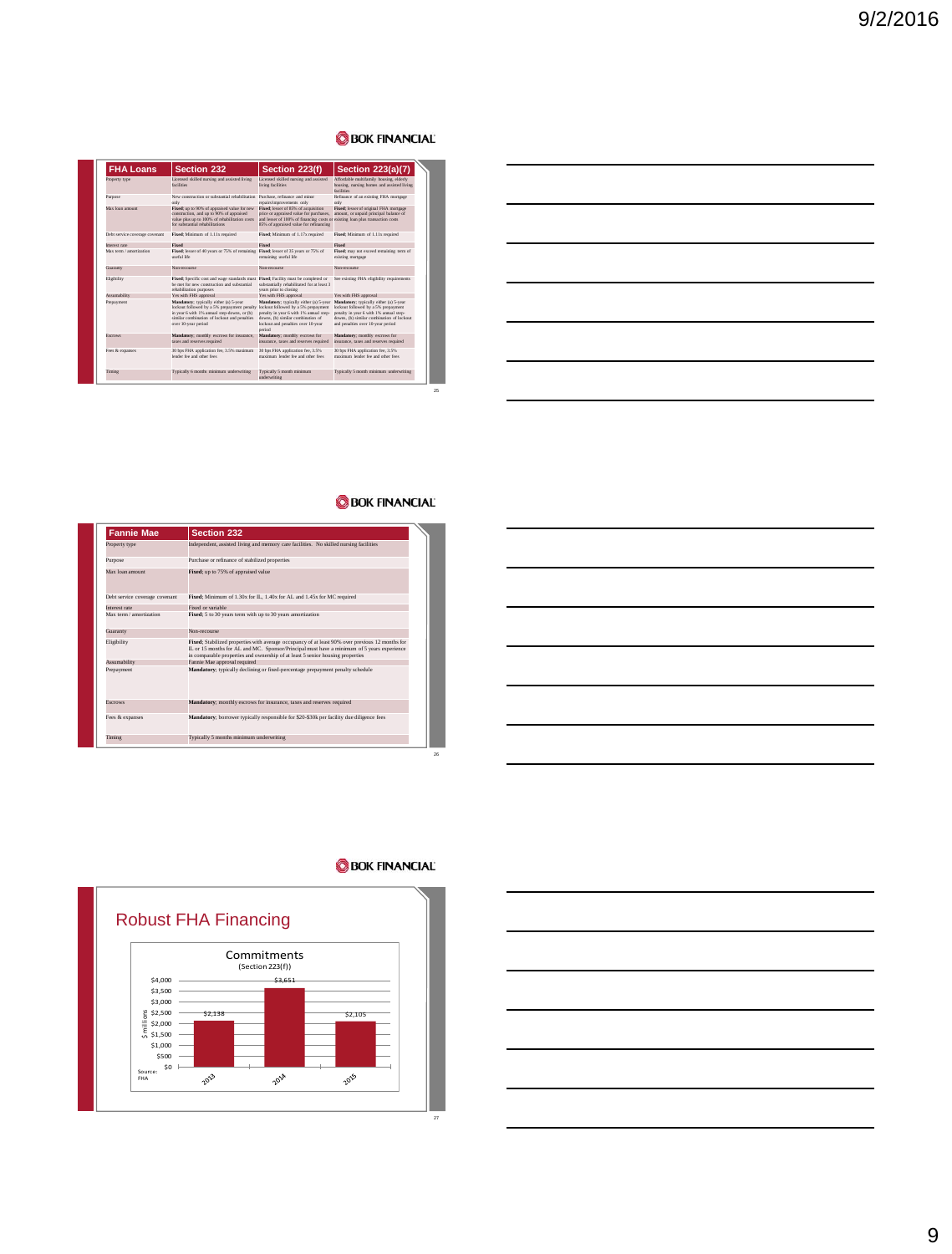

|  |  | <u> 1989 - Andrea Andrew Maria (h. 1989).</u>                                                                         |
|--|--|-----------------------------------------------------------------------------------------------------------------------|
|  |  | <u> 1989 - Andrea Station Barbara, actor a component de la componentación de la componentación de la componentaci</u> |
|  |  | <u> 1989 - Johann Stoff, Amerikaansk politiker (* 1908)</u>                                                           |
|  |  | <u> 1989 - Johann Barn, amerikansk politiker (d. 1989)</u>                                                            |
|  |  | <u> 1989 - Johann Stoff, amerikansk politiker (d. 1989)</u>                                                           |
|  |  |                                                                                                                       |

# **BOK FINANCIAL**

# Commercial Bank Financing Activity

- Rapidly growing loan volume
- 18.4% 5-year CAGR in healthcare commitments (through 12/31/15) for BOK Financial
- Competitive rates
	- Typically lower than other types of lenders
- Favorable terms and conditions
- Extremely low defaults

### **BOK FINANCIAL**

29

30

# Commercial Bank Advantage

**Flexibility** 

- Creative capital structures including cross-pledging of existing assets for equity
- Liberal use of proceeds including cash-out financing
- Flexible loan amounts
- Negotiable terms and conditions including covenants, guarantee, eligibility and escrow requirements
- Competitive rates
- Minimal fees
- 
- Quick closings
- Ancillary banking services